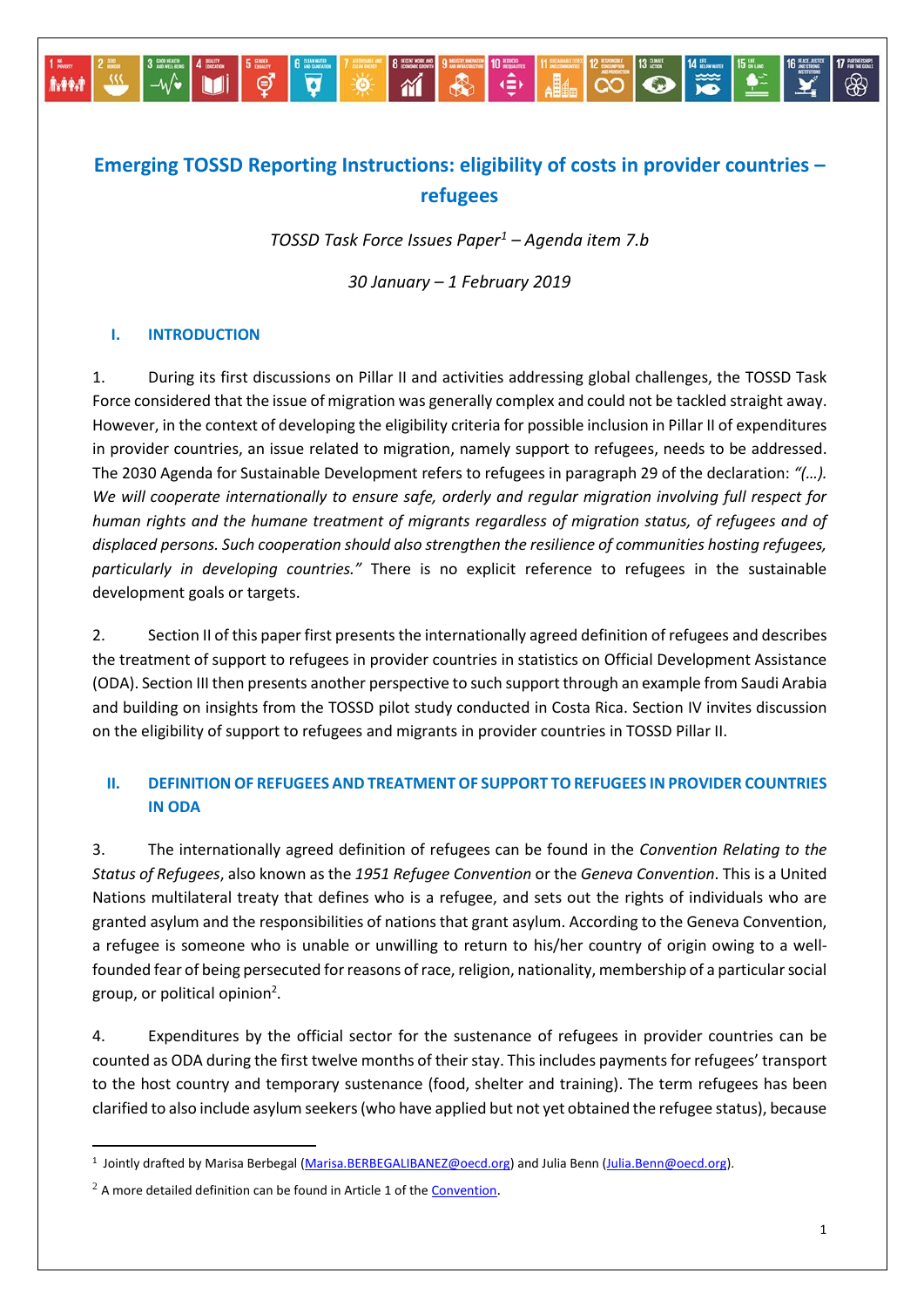the refugee status is declarative: an asylum-seeker can be considered to fit within the refugee definition until it is determined that he/she does not fulfil the refugee criteria, i.e., is rejected.

5. This item also includes expenditures for voluntary resettlement of refugees in a developing country. Expenditures on deportation or other forcible measures to repatriate refugees is excluded from ODA. Amounts spent to promote the integration of refugees into the economy of the provider country, or resettle them elsewhere than in a developing country, are also excluded<sup>3</sup>.

6. However, there are a number of countries that are not signatories of the Geneva Convention (e.g. all the Gulf countries, namely Bahrain, Iraq, Kuwait, Oman, Qatar, Saudi Arabia and the United Arab Emirates), but that also host refugees in their countries. An example of attention to refugees by Saudi Arabia is provided below. Moreover, countries hosting refugees do not always distinguish temporary sustenance to refugees from that provided to economic migrants.

# **III. ARAB PROVIDERS' SUPPORT TO "GUESTS" AND SUPPORT TO ECONOMIC MIGRANTS FROM TOSSD-ELIGIBLE COUNTRIES**

7. Some Arab providers, such as Saudi Arabia, are not signatories of the Geneva Convention. They however also host people in need of help and shelter, but refer to them as "guests" instead of "refugees" in the Saudi context. Data on the support provided to them is currently not included in international statistics on ODA since they do not meet the definition of "in-donor refugee costs": i) the "guests" cannot be defined as "refugees" or "asylum seekers"; and ii) the expenditures also include costs for the promotion of their integration into Saudi Arabia's economy which are not eligible.

8. The guests receive support, including for health, education and transportation, but also working permits when entering the country. In this regard it can be considered that they are likely to contribute to the economies of the host countries by working, paying taxes, etc. (In the ODA context, support in form of employment or vocational training is excluded as it is considered promoting the integration of the refugees in the provider countries, rather than a donor effort.)

9. If TOSSD is defined to include support to refugees in provider countries, it should be discussed whether a similar programme in Saudi Arabia (or elsewhere in the Gulf region), reflecting a different cultural setting and titled support to guests, should also be included. With regard to support to people fleeing from conflict and being hosted by countries not signatories of the Geneva Convention, it would be necessary to discuss whether any specific safeguards should be established in line with requirements of the Convention.

10. Countries also provide support to people from developing countries that are not refugees, but that might have had harsh experiences in their home countries and migrated for economic reasons. The TOSSD

 $\ddot{\phantom{a}}$ 

 $3$  For more detailed information on the treatment of in-donor refugee costs, including clarifications for eligible and non-eligible expenses, kindly check section II.6 of the OECD DAC Converged Statistical Reporting Directives available at <http://www.oecd.org/dac/financing-sustainable-development/development-finance-standards/> See section Data Collection and resources for reporters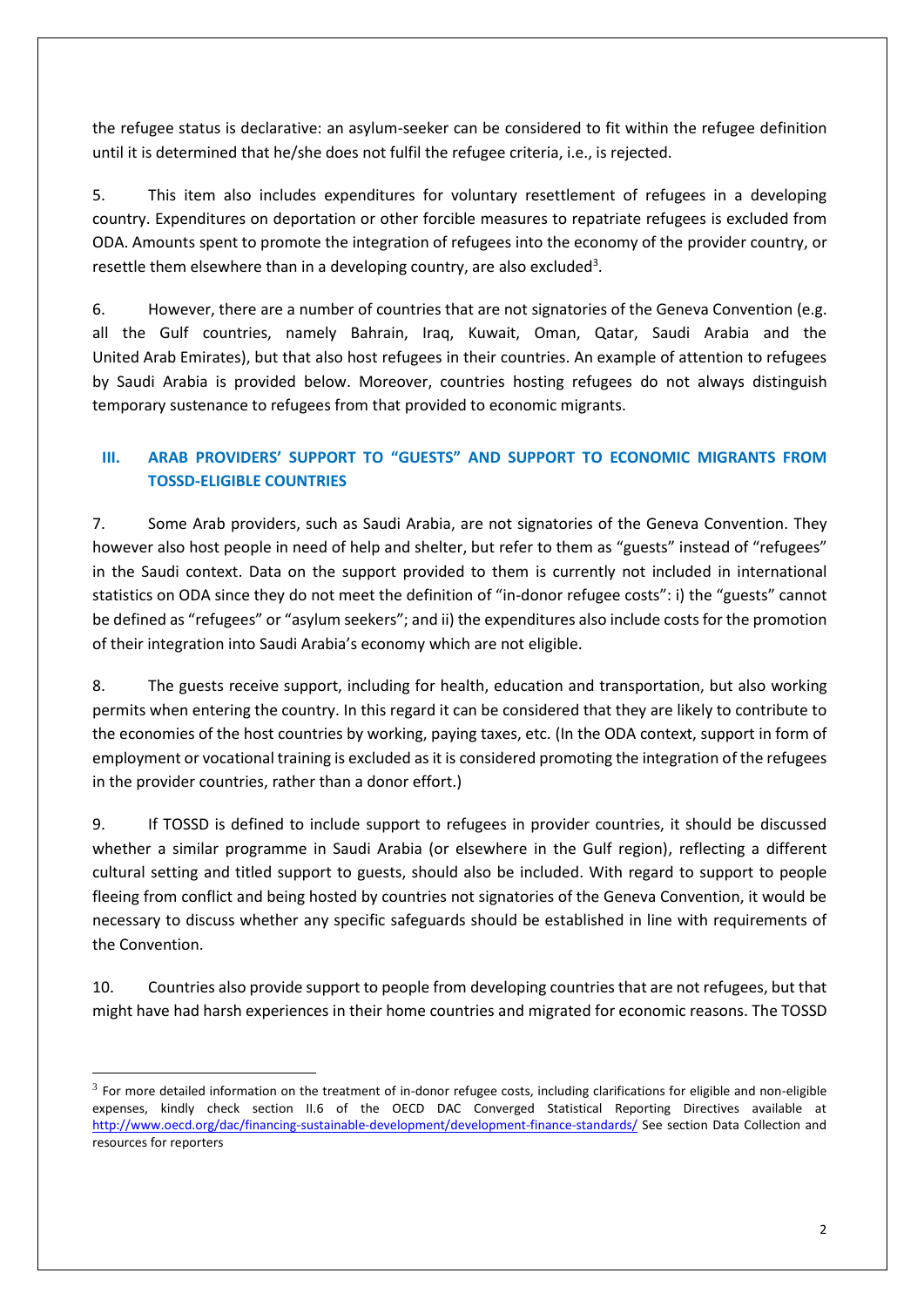pilot study conducted in Costa Rica showed that the country provides support to both refugees and economic migrants and that the data on this support do not distinguish between the two groups.

### **IV. TOSSD ELIGIBILITY ASPECTS TO BE CONSIDERED**

11. From the point of view of the Balance of Payments (BoP), if migrants go abroad with the intention of staying for one year or longer, they are considered as being residents of that economy<sup>4</sup>. However, since it is difficult to ensure compliance with this definition due to lack of reliable data on the intentions, the 12 month rule is applied in practice. Support to refugees and migrants during their first 12 months of stay can therefore be considered as a transfer between residents and non-residents in the BoP.

12. The TOSSD Task Force has not yet concluded its discussion on the extent to which Pillar II expenditures need to benefit TOSSD-eligible countries. One of the proposed criteria in the 6<sup>th</sup> meeting of the Task Force was that activities implemented outside TOSSD-eligible countries would be eligible only if they: (i) provide direct benefits to TOSSD-eligible countries **or their populations**, or (ii) are implemented in co-operation with TOSSD-eligible countries or their institutions  $(...)^5$ .

13. On the basis of the above, assistance to refugees and migrants during the first 12 months of stay in the provider country could be considered for inclusion in TOSSD Pillar II, e.g.

- ODA-eligible expenditures as listed in Annex 1.
- Programmes to help integrate refugees and migrants in the host society, such as vocational training and jobs programmes.
- Provision of services beyond basic sustenance.

 $\ddot{\phantom{a}}$ 

- Support to associative bodies to promote the refugee and migrant population, programmes to reduce racism and xenophobia, etc.
- The establishment of Emigration Observatories to analyse the trends and impact of migration in countries of origin.

#### **Issues for discussion**

**Do TOSSD Task Force members agree with the inclusion in TOSSD Pillar II of support to refugees in provider countries during the first 12 months of their stay? Can TOSSD also include such expenditures if the provider country has not signed the Geneva Convention?**

**Do TOSSD Task Force members agree with the inclusion in TOSSD Pillar II of support to migrants in provider countries during the first 12 months of their stay?** 

**What types of expenditures should be included? What are TOSSD Task Force members' views with regard to the inclusion of support beyond temporary sustenance?**

<sup>&</sup>lt;sup>4</sup> See paragraph 4.128 of the Manual of Balance of Payments and International Investment Position of the IMF available at [https://www.imf.org/external/pubs/ft/bop/2007/pdf/bpm6.pdf.](https://www.imf.org/external/pubs/ft/bop/2007/pdf/bpm6.pdf)

<sup>&</sup>lt;sup>5</sup> See paragraph 17 of Issues paper prepared for Item 5 Definition of the second pillar of TOSSD prepared for the 6<sup>th</sup> TOSSD Task Force Meeting available at [http://www.oecd.org/dac/financing-sustainable-development/development-finance](http://www.oecd.org/dac/financing-sustainable-development/development-finance-standards/Delineation-TOSSD-Pillar-II-WEB.pdf)[standards/Delineation-TOSSD-Pillar-II-WEB.pdf](http://www.oecd.org/dac/financing-sustainable-development/development-finance-standards/Delineation-TOSSD-Pillar-II-WEB.pdf) .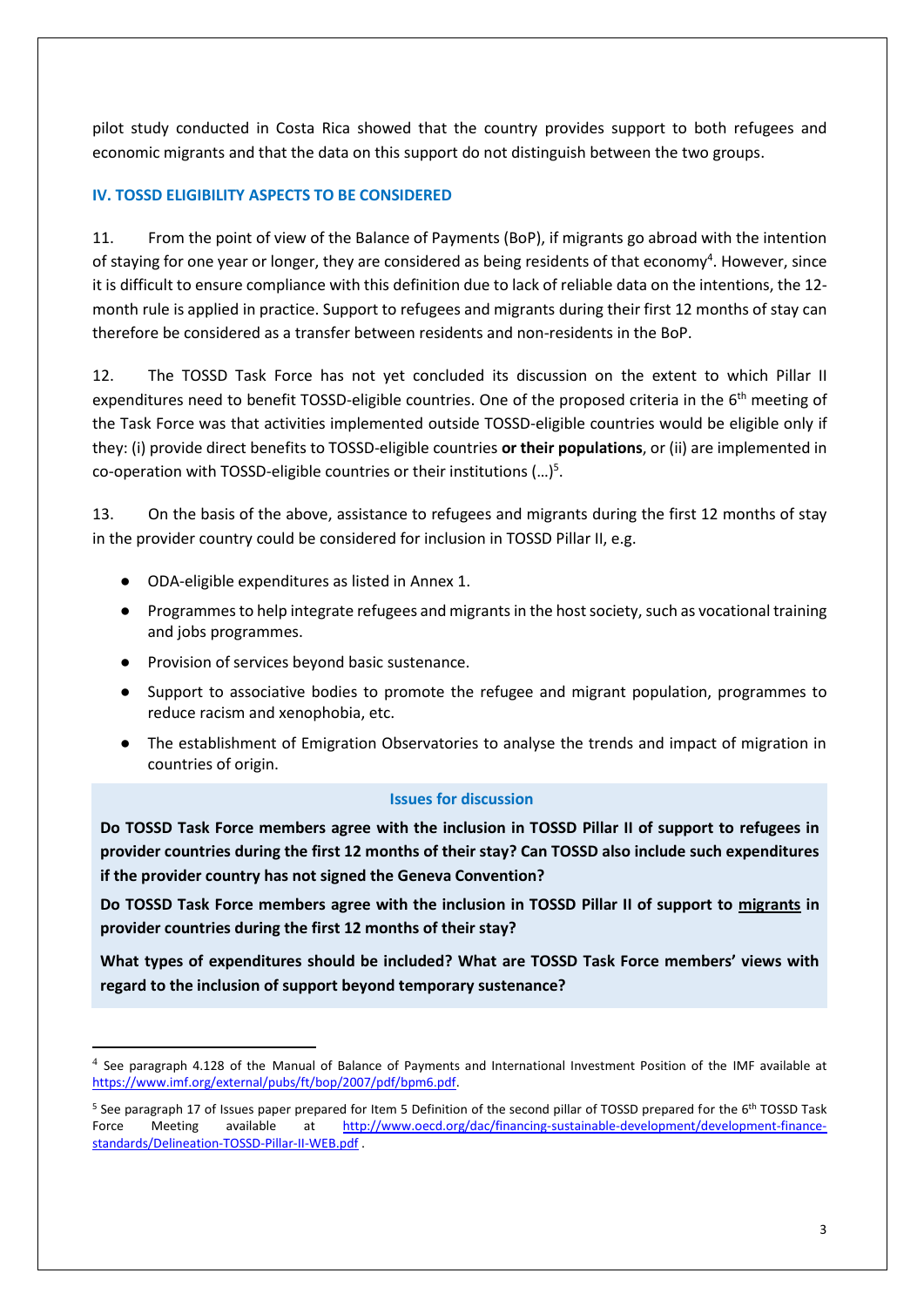#### **ANNEX I: ELIGIBLE AND NON-ELIGIBLE EXPENSES IN ODA FOR IN-DONOR REFUGEE COSTS**

As per Clarification 4 of the DAC Converged Statistical Reporting Directives<sup>6</sup> eligible and non-eligible expenses are as follows.

#### **Clarification 4. Eligibility of specific cost items**

Members are reminded that although provisions to refugees are a legal obligation, only some of these provisions can be counted towards ODA based on the Reporting Directives and their Clarifications. Comprehensive list of ODA-eligible expenditures for refugees (as defined in paragraphs 95-98), up to twelve months:

*i) All direct expenses for temporary sustenance (food, shelter, and training) prior and post recognition of refugee status.* Post-recognition, care should be taken to only include expenses for sustenance that can still be qualified as temporary, and to exclude those of a more permanent nature that promote the integration of refugees into the economy of the donor country.

- Food and other essential temporary sustenance provisions such as clothing.
- Shelter i.e. temporary accommodation facilities (e.g. reception centres, containers, tent camps). In respect of buildings, only the costs of maintenance and upkeep may be reported as ODA. The cost of renting temporary accommodation facilities is eligible. (All construction costs are excluded, see list of non-eligible items below).
- Training
- Early childhood education, primary and secondary education for children (this includes school costs but excludes vocational training), as part of temporary sustenance.
- Language training and other ad-hoc basic training for refugees e.g. basic life skills for youth and adults (literacy and numeracy training).
- Other:

 $\ddot{\phantom{a}}$ 

- $\circ$  Basic health care and psycho-social support for persons with specific needs e.g. unaccompanied minors, persons with disabilities, survivors of violence and torture.
- o Cash "pocket money" to cover subsistence costs.
- o Assistance in the asylum procedure: translation of documents, legal and administrative counselling, interpretation services.

*Government subsidies to municipalities for covering the eligible costs listed above may be reported as ODA. Contributions by one donor to another donor to cover the eligible costs listed above should be recorded as ODA by the contributing country. The receiving country should not include this amount in its ODA figure.*

- *ii) Voluntary repatriation of refugees to a developing country during first twelve months.*
- *iii)* Transport to the host country in the case of resettlement programmes and transport within the *host country*.

<sup>&</sup>lt;sup>6</sup> Available at<http://www.oecd.org/dac/financing-sustainable-development/development-finance-standards/> See section Data Collection and resources for reporters